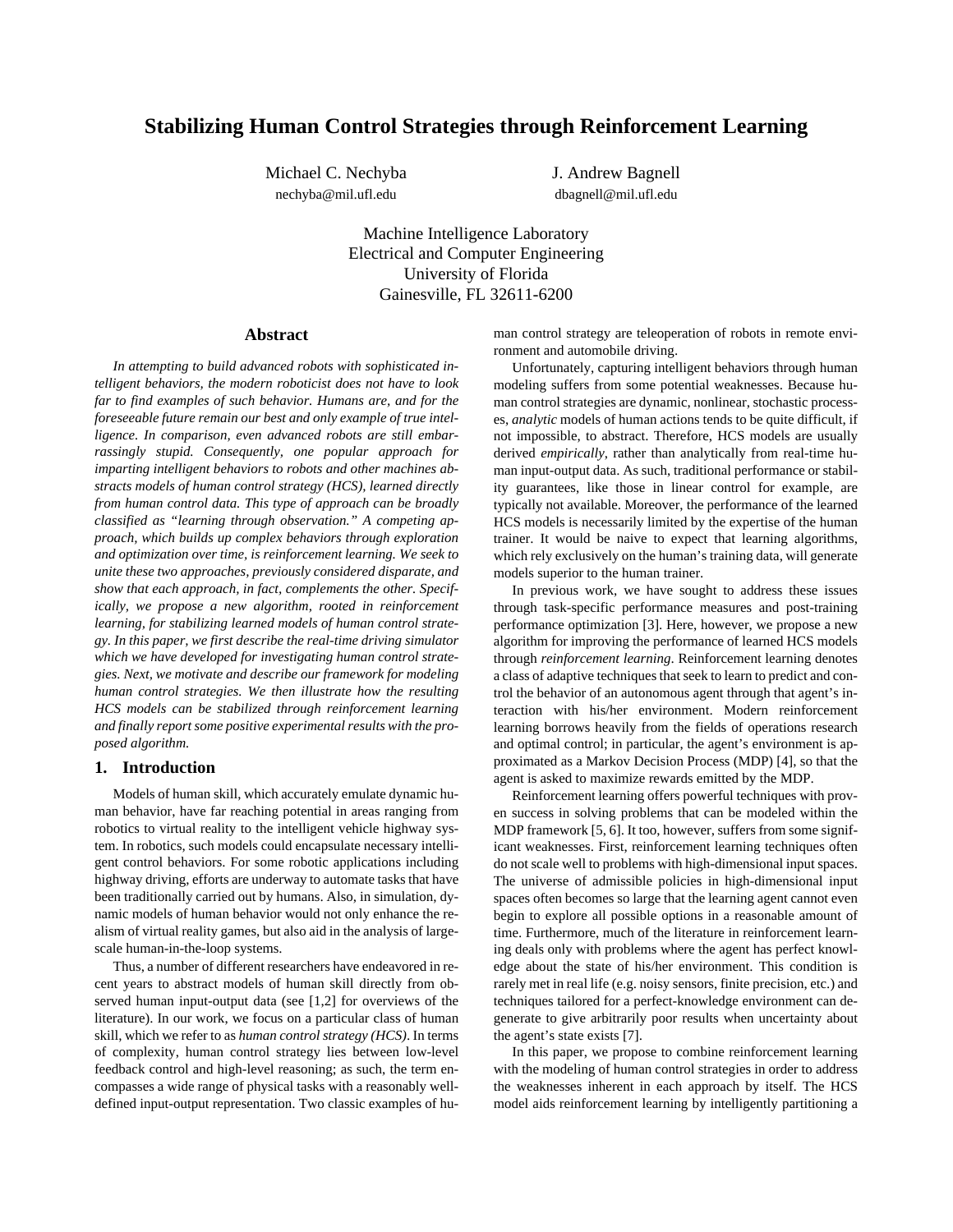<span id="page-1-0"></span>high-dimensional input space into regions that are meaningfully different to the reinforcement learner. Even more significantly, the HCS model can serve to "jump-start" the policy of the reinforcement learner. At the same time, reinforcement learning can take an initially imperfect HCS model and — as we will show improve it's performance substantially.

This paper is organized as follows. We first describe our experimental setup for recording human control data, a real-time, dynamic graphic driving simulator. We then discuss our approach for modeling human control strategies, and describe some corresponding modeling experiments. Next we incorporate reinforcement learning in our overall learning framework, and demonstrate how reinforcement learning substantially improves the HCS models. We conclude the paper with some observations about the proposed integration of modeling and reinforcement learning, and propose some avenues for future research.

#### **2. Real-time driving simulator**

Driving is a prototypical example of human control strategy that offers a rich environment for studying HCS modeling. The task is inherently multi-input, multi-output (MIMO), and includes control outputs which vary both continuously and discontinuously with sensor inputs. Below we describe a driving simulator that we have developed for investigating human control strategies. We choose virtual driving over real driving for a number of reasons: (1) it is safer for the human operator, (2) it allows us better control of our experimental environment, and (3) it allows us to vary the control difficulty of the task without fear of accident or injury.

Figure 1 shows the real-time graphic driving simulator which we have developed as an experimental platform. In the simulator, the human operator has independent control over the steering of the car, the brake and the accelerator, although the simulator does not allow both the gas and brake pedals to be pushed at the same time. The state of the car is described by  $\{v_{\xi}, v_{\eta}, \omega\}$  [\[10,11](#page-8-0)], where  $v_{\xi}$  is the lateral velocity of the car,  $v_{\eta}$  is the longitudinal



**Fig. 1: The driving simulator gives the user a perspective preview of the road ahead. The user has independent controls of the steering, brake, and accelerator (gas).**

velocity of the car and  $\omega$  is the angular velocity of the car; the controls are given by,

$$
-8000N \le \alpha \le 4000N ,\qquad (1)
$$

$$
-0.2\text{rad} \le \delta \le 0.2\text{rad},\tag{2}
$$

where  $\alpha$  is the user-applied longitudinal force on the front tires and  $\delta$  is the user-applied steering angle.

Because of input device constraints, the force (or acceleration) control  $\alpha$  is limited during each  $1/50$  second time step, based on its present value. If the gas pedal is currently being applied  $(\alpha > 0)$ , then the operator can either increase or decrease the amount of applied force by a constant  $\Delta \alpha_g$  or switch to braking. Similarly, if the brake pedal is currently being applied ( $\alpha$  < 0) the operator can either increase or decrease the applied force by a second constant  $\Delta \alpha_b$  or switch to applying positive force. Thus, the  $\Delta \alpha_g$  and  $\Delta \alpha_b$  constants define the responsiveness of each pedal. In concise notation, denote  $\alpha(k)$  as the current applied force and  $\alpha(k+1)$  as the applied force for the next time step. Then, for  $\alpha(k) \geq 0$ ,

$$
\alpha(k+1) \in \{ \alpha(k), \min(\alpha(k) + \Delta\alpha_g, 4000),
$$
  

$$
\max(\alpha(k) - \Delta\alpha_g, 0), -\Delta\alpha_b \}
$$
 (3)

and for  $\alpha(k) < 0$ ,

$$
\alpha(k+1) \in \{ \alpha(k), \max(\alpha(k) - \Delta\alpha_b, -8000),
$$
  
 
$$
\min(\alpha(k) + \Delta\alpha_b, 0), \Delta\alpha_g \}
$$
 (4)

For the experiments in this paper, we collect human driving data across randomly generated roads like the 20km one shown in the map of Figure 1. The roads are described by a sequence of (1) straight-line segments and (2) circular arcs. The length of each straight-line segment, as well as the radius of curvature of each arc, lies between 100 and 200 meters. Finally, the visible horizon is set at 100m.

#### **3. Human control strategy modeling**

In modeling human control strategies, we want to map sensory inputs to control action outputs. Viewed as a mapping from inputs to outputs, note that the two controls — steering and acceleration — are fundamentally quite different. For given human driving data, steering will tend to vary *continuously* with sensory inputs, while acceleration will tend to vary *discontinuously* with sensory inputs. This is *not* merely an artifact of the constraints in equations (3) and (4), but is caused primarily by the necessary switching between the brake and gas pedals, as is also the case for real driving.

As was demonstrated in [\[8\],](#page-8-0) continuous learning architectures whether they be fuzzy logic-based, neural network-based, or memory-based — cannot faithfully reproduce control strategies where discrete events or decisions introduce discontinuities in the input-output mapping. Therefore, we have developed a hybrid continuous/discontinuous modeling framework for handling the two different control types [[2,8\]](#page-8-0). The resulting architecture is illustrated in [Figure 2.](#page-2-0)

#### **3.1 Input-output representation**

A necessary condition for successful learning is, of course, that the model be presented with those state and environmental variables upon which the human operator relies. Thus, the inputs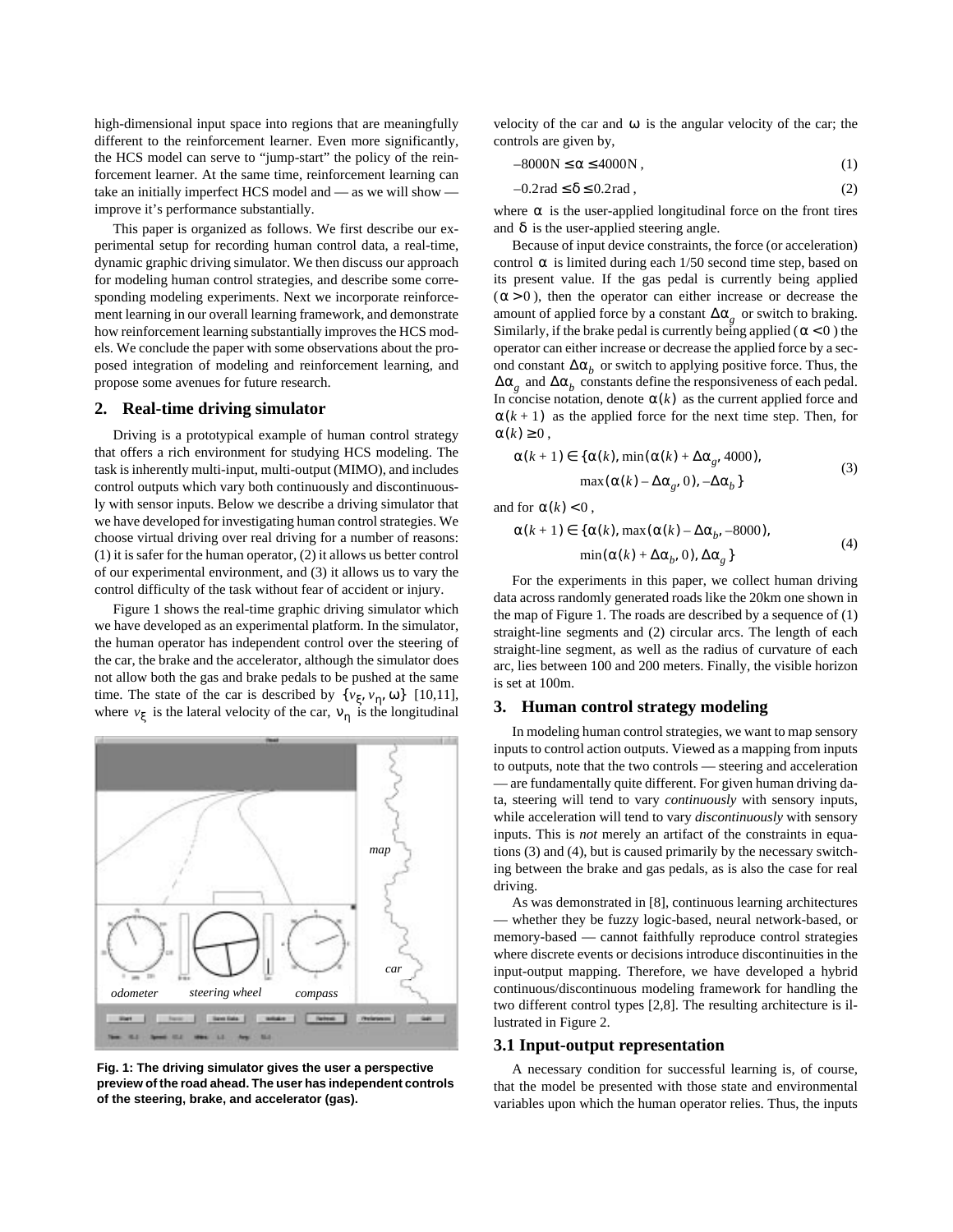<span id="page-2-0"></span>to the HCS model should include (1) current and previous state information {*v*<sub>ξ</sub>, *v*<sub>η</sub>, ω}, (2) previous output (control) information  $\{\delta, \alpha\}$ , and (3) a description of the road visible from the current car position. More precisely, the network input vector  $\zeta(k)$  at time step  $k$  is given by,

$$
\{v_{\xi}(k-n_s), ..., v_{\xi}(k-1), v_{\xi}(k) \n v_{\eta}(k-n_s), ..., v_{\eta}(k-1), v_{\eta}(k) ,\n \omega(k-n_s), ..., \omega(k-1), \omega(k) \}
$$
\n(5)

$$
\left\{\delta(k-n_c), \ldots, \delta(k-1), \delta(k) \right.\n \alpha(k-n_c), \ldots, \alpha(k-1), \alpha(k)\n \tag{6}
$$

$$
\{x_1(k), x_2(k), ..., x_{n_r}(k), y_1(k), y_2(k), ..., y_{n_r}(k)\}.
$$
 (7)

where  $n<sub>s</sub>$  is the length of the state histories and  $n<sub>c</sub>$  is the length of the previous command histories presented to the model as input. For the road description, we partition the visible view of the road ahead into  $n_r$  equivalently spaced, body-relative  $(x, y)$  coordinates of the road median, and provide that sequence of coordinates as input to the network. Thus, the total number of inputs to the model at any given time  $k$  is  $3n_s + 2n_c + 2n_r$ . The outputs of the model are  $\{\delta(k+1), \alpha(k+1)\}\,$ , the steering and acceleration commands at the next time step, respectively.

# **3.2 Continuous control**

Neural networks are powerful, nonlinear function approximators that have found a number of successful applications in nonlinear control [\[9\]](#page-8-0). We believe that neural networks are well suited for learning the complex internal mappings from sensory inputs to continuous control action outputs that are part of a given human's control strategy. Thus, in our modeling framework, the continuous steering control is modeled by a *cascade neural network*, which offers several advantages over more traditional neural network architectures: (1) the network architecture is not fixed prior to learning, but rather adapts as a function of learning [\[12\];](#page-8-0) (2) hidden units in the neural network can assume variable activation functions [\[10\];](#page-8-0) and (3) the weights in the neural network are trained through the fast-converging node-decoupled extended Kalman filter [\[13\].](#page-8-0) The flexibility of these cascade networks is ideal for HCS modeling, since few *a priori* assumptions are made about the underlying structure of the human controller.

# **3.3 Discontinuous control**

Below, we derive a statistical framework for modeling discontinuous control strategies, which model the control strategy not as a deterministic functional mapping, but rather as a probabilistic relationship between inputs and discontinuous outputs. This framework will subsequently be applied to modeling the discontinuous acceleration command  $\alpha$ .

# **3.3.1 General statistical framework**

For now, we make the following assumptions. First, assume a control task where at each time step  $k$ , there is a choice of one of *N* different control actions  $A_i$ ,  $i \in \{1, ..., N\}$ . Second, assume that we have sets of input vector training examples  $\{\zeta_i^j\}$ ,  $j \in \{1, 2, ..., n_i\}$ , where each  $\zeta_i^j$  leads to control action  $A_i$  at the next time step. Finally, assume that we can train statistical models  $\lambda_i$ , so that

$$
\prod_{j=1}^{n_i} P(\lambda_i | \zeta_i^j), i \in \{1, ..., N\}.
$$
 (8)

is maximized, where  $P(\lambda_i | \zeta_i^j)$  denotes the probability of model  $\lambda_i$  given  $\zeta_i^j$ .

Given an unknown input vector  $\zeta^*$ , we would like to choose an appropriate, corresponding control action  $A^*$  . Since model  $\lambda_i$ corresponds to action  $A_i$ , we define,

$$
p(\zeta^*|A_i) \equiv p(\zeta^*|\lambda_i), \qquad (9)
$$



**Fig. 2: Overall control structure. Steering is controlled by a cascade neural network, while the discontinuous acceleration command is controlled by the HMM-based controller (shaded box).**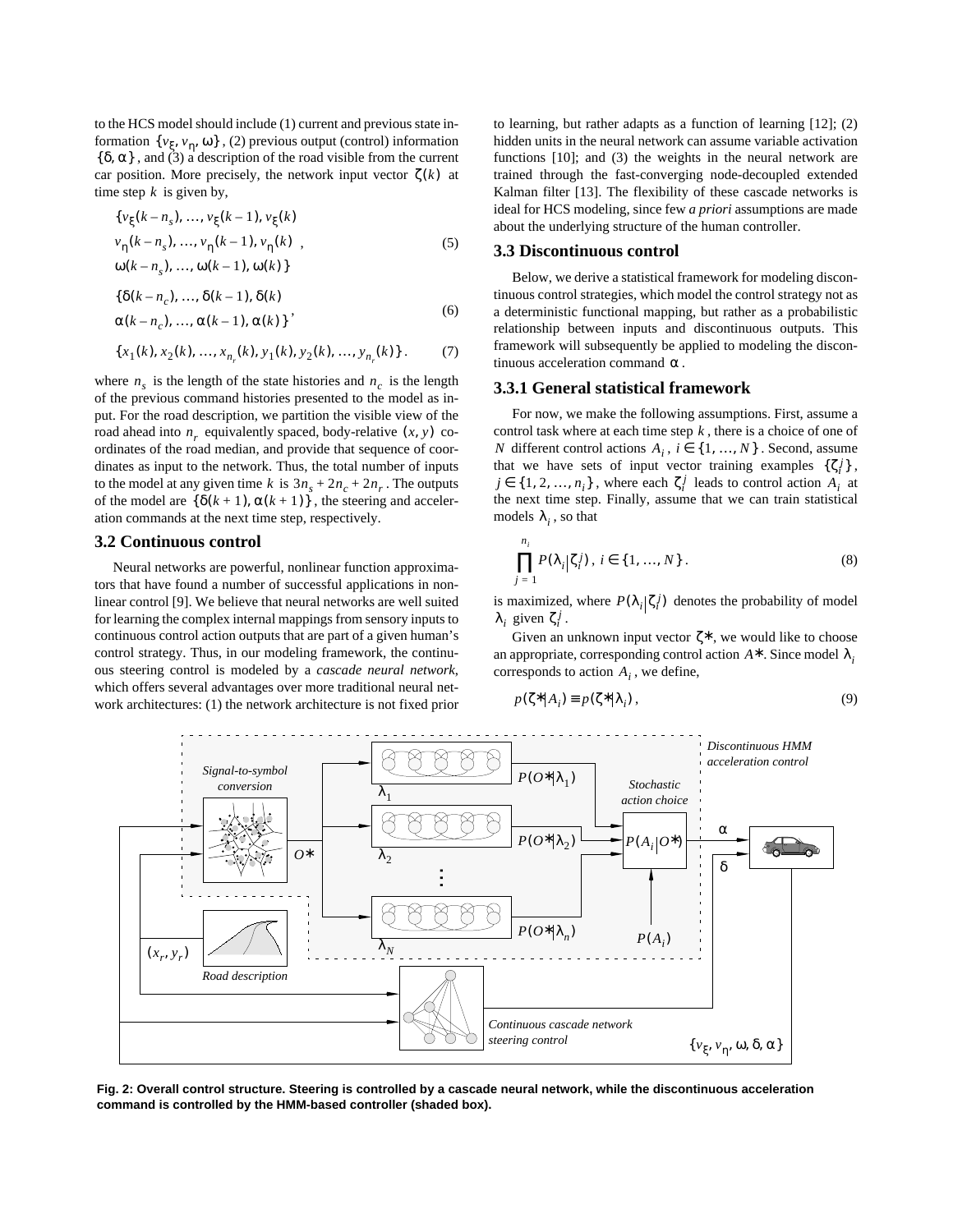<span id="page-3-0"></span>where  $p(\zeta^*|A_i)$  denotes the likelihood of  $\zeta^*$  given  $A_i$ . By Bayes Rule,

$$
P(A_i|\zeta^*) = \frac{p(\zeta^*|A_i)P(A_i)}{p(\zeta^*)},
$$
\n(10)

where,

$$
p(\zeta^*) = \sum_{i=1}^{N} p(\zeta^* | A_i) P(A_i),
$$
 (11)

serves as a normalization factor,  $P(A_i)$  represents the *prior* probability of selecting action  $A_i$  and  $P(A_i | \zeta^*)$  represents the *posterior* probability of selecting action  $A_i$  given in the input vector . ζ∗

We now define the following stochastic policy for  $A^*$ . Let,

$$
A^* = A_i \text{ with probability } P(A_i | \zeta^*) \,, \tag{12}
$$

so that, at each time step  $k$ , the control action  $A^*$  is generated stochastically as a function of the current model inputs  $(\zeta^*)$  and the prior likelihood of each action.

# **3.3.2 Statistical model**

Hidden Markov Models [\[14\]](#page-8-0) are powerful, trainable statistical models which have previously been applied in a number areas, including speech recognition [[14,](#page-8-0) [15\]](#page-8-0), modeling open-loop human actions [\[16\],](#page-8-0) and analyzing similarity between human control strategies [\[17\].](#page-8-0) Because of their capacity to model arbitrary statistical distributions, we choose HMMs to be the trainable statistical models  $\lambda_i$  of the previous section.

A discrete Hidden Markov Model<sup>1</sup> consists of a set of *n* states, interconnected through probabilistic transitions, and is completely defined by  $\lambda = \{A, B, \pi\}$ , where A is the probabilistic  $n \times n$  state transition matrix, B is the  $L \times n$  output probability matrix with L discrete output symbols, and  $\pi$  is the *n*length initial state probability distribution vector. For an observation sequence *O* of discrete symbols, we can locally maximize  $P(\lambda|O)$  (i.e.probability of model  $\lambda$  given observation sequence *O*) using the Baum-Welch Expectation-Maximization (EM) algorithm. We can also evaluate  $P(O|\lambda)$  through the efficient Forward-Backward algorithm.

Using discrete HMMs, note from [Figure 2](#page-2-0) that the discontinuous part of the HCS model consists of three distinct steps:

- 1. Input-space signals  $\zeta^*$  are first converted to an observation sequence of discrete symbols  $O$ <sup>∗</sup>, in preparation for Hidden Markov Model (HMM) evaluation.
- 2. The resulting observation sequence  $O^*$  is then evaluated on a bank of discrete-output HMMs, each of which represents a possible control action  $A_i$  and each of which has previously been trained on corresponding human control data  $\{\zeta_i^j\}$ .
- 3. Finally, the HMM evaluation probabilities are combined with prior probabilities for each action  $A_i$  according to equations (10) and (12) to stochastically select and execute action *A*∗ corresponding to input observation sequence  $O^*$ .

#### **3.3.3 Signal-to-symbol conversion**

In order to use discrete-output HMMs, we must first convert the multi-dimensional real-valued input space, to a sequence of discrete symbols. At a minimum, this process involves vector quantizing the input-space vectors  $\zeta(k)$  to discrete symbols. We choose the well-known LBG VQ algorithm [\[18\]](#page-8-0), which iteratively generates vector codebooks of size  $L = 2^m$ ,  $m \in \{0, 1, ...\}$ , and can be stopped at an appropriate level of discretization, as determined by the amount of available data. By optimizing the vector codebook on the human training data, we seek to minimize the amount of distortion introduced by the vector quantization process.

Now, suppose that we want to provide the models  $\lambda_i$  with m time-delayed values of the state and control variables as input. There are at least two ways to achieve this. First, we could set,

$$
n_s = n_c = 1 \tag{13}
$$

in equations [\(5\)](#page-2-0) and [\(6\)](#page-2-0) and then train the models  $\lambda_i$  on observable sequences of length  $n_Q = m$ . Alternatively, we could set,

$$
n_s = n_c = m \text{ and } n_O = 1. \tag{14}
$$

In the first case, we vector quantize shorter input vectors but provide a longer sequence of observables  $n_Q > 1$  for HMM training and evaluation. In the second case, we vector quantize the entire input vector into a single observable, and base our action choice solely on that single observable. This necessarily forces the HMMs  $\lambda_i$  to single-state models, such that each model is completely described by its corresponding output probability vector  $B_i$ .

While in theory both choices start from identical input spaces, the single-observable, single-state case works better in practice. There are two primary reasons for this. Because the amount of data we have available for training comes from finite-length data sets, and is therefore necessarily limited in length, we must be careful that we do not overfit the models  $\lambda_i$ . Assuming fully forward-connected, left-to-right models  $\lambda_i$ , increasing the number of states from  $n_s$  to  $(n_s + 1)$  increases the number of free (trainable) parameters by  $n_s + L$ , where L is the number of observables. Thus, having too many states in the HMMs substantially increases the chance of overfitting, since there may be too many degrees of freedom in the model. Conversely, by minimizing the number of states, the likelihood of overfitting is minimized.

A second reason that the single-observable, single-state case performs better relates to the vector quantization process. To understand how, consider that each input vector  $\zeta(k)$  minimally includes  $2n_r$  road inputs. If we let  $n_r = 10$ , then for  $n_s = n_c = 1$ , 80% of the input dimensions will be road-related, while only 20% will be state related. Thus, the vector quantization will most heavily minimize the distortion of the road inputs, while in comparison neglecting the potentially crucial state and previous command inputs. With larger values of  $n<sub>s</sub>$ , and  $n<sub>c</sub>$ , the vector quantization process relies more equally on the state, previous control and road inputs, and therefore forms more pertinent feature (prototype) vectors for control. For (14) above,

$$
P(A_i|\zeta^*) \propto P(O^*|\lambda_i)P(A_i) = b(j)_i P(A_i)
$$
\n(15)

*<sup>1.</sup> Although continuous and semi-continuous HMMs have been developed, discrete HMMs are often preferred in practice because of their relative computational simplicity and reduced sensitivity to initial parameter settings during training [\[14\].](#page-8-0)*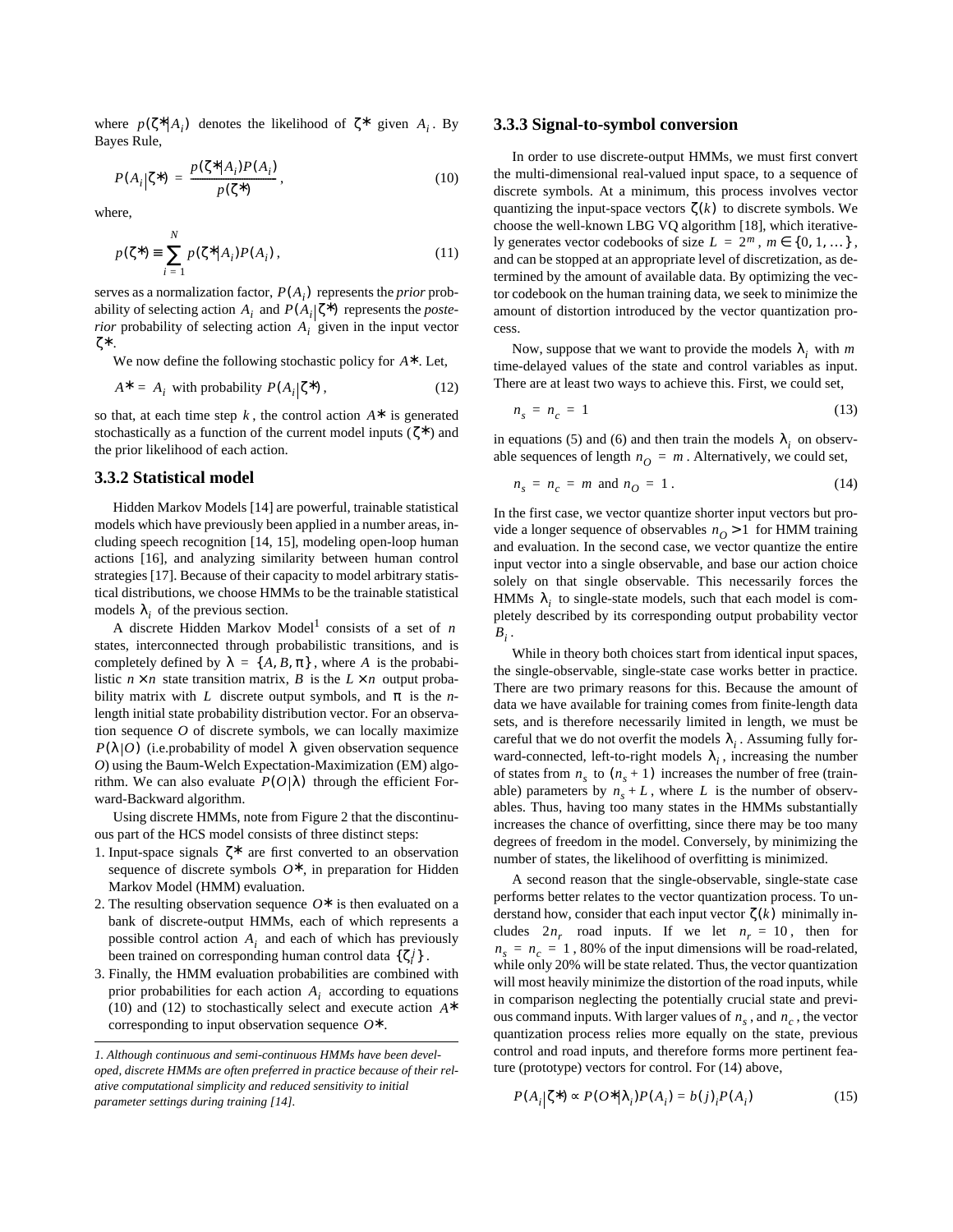<span id="page-4-0"></span>where  $b(j)$ <sub>*i*</sub> denotes the *j* th element in the  $\lambda$ <sub>*i*</sub> model's output probability vector  $B_i$ . Equation [\(15\)](#page-3-0) defines a learned stochastic policy,

$$
\pi(o, a) = P(a = A_i | o = O_j), \forall i, j,
$$
\n(16)

for each possible input observable  $O_j$  and action  $A_i$ .

# **3.3.4 Action definitions**

As we point out in equations [\(3\)](#page-1-0) and [\(4\),](#page-1-0) the acceleration command  $\phi$  is limited at each time step k to the following actions. When  $\phi(k) \ge 0$  (the gas is currently active),

$$
A_1: \phi(k+1) = \phi(k) \tag{17}
$$

$$
A_2: \phi(k+1) = \min(\phi(k) + \Delta\phi_g, 4000), \qquad (18)
$$

$$
A_3: \phi(k+1) = \max(\phi(k) - \Delta\phi_g, 0), \qquad (19)
$$

$$
A_4: \phi(k+1) = -\Delta\phi_b, \qquad (20)
$$

and when  $\phi(k) < 0$  (the brake is currently active),

$$
A_5: \phi(k+1) = \phi(k) \tag{21}
$$

$$
A_6: \phi(k+1) = \max(\phi(k) - \Delta\phi_b, -8000), \qquad (22)
$$

$$
A_7: \phi(k+1) = \min(\phi(k) + \Delta\phi_b, 0), \qquad (23)
$$

$$
A_8: \phi(k+1) = \Delta \phi_g, \qquad (24)
$$

Actions  $A_1$  and  $A_5$  correspond to no action for the next time step; actions  $A_2$  and  $A_6$  correspond to pressing harder on the currently active pedal; actions  $A_3$  and  $A_7$  correspond to easing off the currently active pedal; and actions  $A_4$  and  $A_8$  correspond to switching between the gas and brake pedals. The constants  $\Delta\phi$ <sub>g</sub> and  $\Delta\phi$ <sub>*b*</sub> are set by each human operator to the pedal responsiveness level he or she desires. We estimate the priors  $P(A_i)$  by the frequency of occurrence of each action  $A_i$  in the human control training data. For  $\phi(k) \ge 0$ ,

$$
P(A_i) = \begin{cases} n_i / \sum_{k=1}^4 n_k & i \in \{1, 2, 3, 4\} \\ 0 & i \in \{5, 6, 7, 8\} \end{cases} \tag{25}
$$

where  $n_i$  denotes the number of times action  $A_i$  was executed in the training data set; similarly, for  $\phi(k) < 0$ ,

$$
P(A_i) = \begin{cases} 0 & i \in \{1, 2, 3, 4\} \\ n_i / \sum_{k=5}^{8} n_k & i \in \{5, 6, 7, 8\} \end{cases}
$$
(26)

### **3.4 Experiment**

We ask Larry to drive over two different randomly generated 20km roads  $\rho_1$  and  $\rho_2$ , where each run lasts approximately 10 minutes. A part of Larry's second run, for example, is shown in [Figure 3\(](#page-5-0)a) below. Larry's driving behavior is representative of other runs recorded by him, as well as other individuals, in that (1) the steering control is reasonably continuous; (2) the acceleration control has significant discontinuities due to rapid switching between the brake and gas pedals; and (3) Larry manages to stay on the road  $(\pm 5m$  deviation from the road median) for most of the run, with only a few brief off-road episodes in especially tight turns.

Now, we use Larry's first run  $(\rho_1)$  to train a hybrid continuous/discontinuous HCS model ([Figure 2\)](#page-2-0), and reserve the run on road  $\rho_2$  for testing the learned model. We use the following suitable input space representation for the model,

$$
n_s = n_c = 6, n_r = 10, n_O = 1 \tag{27}
$$

as discussed previously, and quantize the input vectors  $\zeta(k)$  to  $L = 512$  observables. [Figure 3](#page-5-0)(b) plots a typical control trajectory over road  $\rho_2^{}$  for the resulting HCS model. In order to benchmark the performance of the hybrid discontinuous/continuous HCS model, we also train a second HCS model which maps both the steering  $\delta$  *and* the acceleration  $\alpha$  with continuous cascade neural networks, using the input representation of equation (27). [Figure 3](#page-5-0)(c) plots part of the control trajectory over road  $\rho_2$  for this strictly continuous HCS model. Table 1, compares some aggregate statistics for Larry's original data and the two different HCS models.

# **3.5 Discussion**

From [Figure 3](#page-5-0) and Table 1 we make several observations. First, we note that the continuous HCS model [[Figure 3\(](#page-5-0)c)], despite the discontinuous acceleration command, is able to learn *something*; that is, the model keeps the vehicle on the road (except for one high-curvature turn that Larry himself was not able to handle properly). Not only that, but it does so at approximately the same average speed and lateral distance from the road median using a similar steering control strategy as Larry. In some respects, the model's control can even be considered superior to Larry's control. The model only rarely engages the brake, and maintains tighter lateral road position.

If we judge the continuous model on how faithfully it reproduces Larry's acceleration control strategy, however, it rates significantly worse; that is, the model's acceleration control looks nothing like Larry's. It was shown in [\[8\]](#page-8-0) that Larry's acceleration control is not easily expressed in a continuous functional form, such as a neural network, since the switching discontinuities in the acceleration control essentially require very similar input vectors to be mapped to radically different output vectors.

The hybrid continuous/discontinuous controller [\[Figure 3\(](#page-5-0)b)] appears to do a much better job in modeling Larry's driving control strategy. In fact, we can quantify the degree of similarity between Larry's control strategy and each of the two models, by computing a stochastic similarity measure  $\sigma$  which we have developed previously [\[17\]](#page-8-0) for comparing human control strategies. The similarity measure is capable of comparing stochastic, multidimensional trajectories and yields a value between 0 and 1, with

**Table 1: Statistical comparison**

| Road $\rho_{\gamma}$ | Larry            | hybrid model     | continuous<br>model |
|----------------------|------------------|------------------|---------------------|
| $\nu$ (mph)          | $71.9 \pm 9.0$   | $70.7 \pm 8.1$   | $73.6 \pm 2.5$      |
| $d$ (m)              | $-0.72 \pm 1.46$ | $-1.38 \pm 1.70$ | $-1.00 \pm 0.60$    |
| $\delta$ (rad)       | ±0.094           | ±0.081           | ±0.068              |
| $\alpha$ (N)         | $2240 \pm 2620$  | $1970 \pm 2340$  | $1780 \pm 760$      |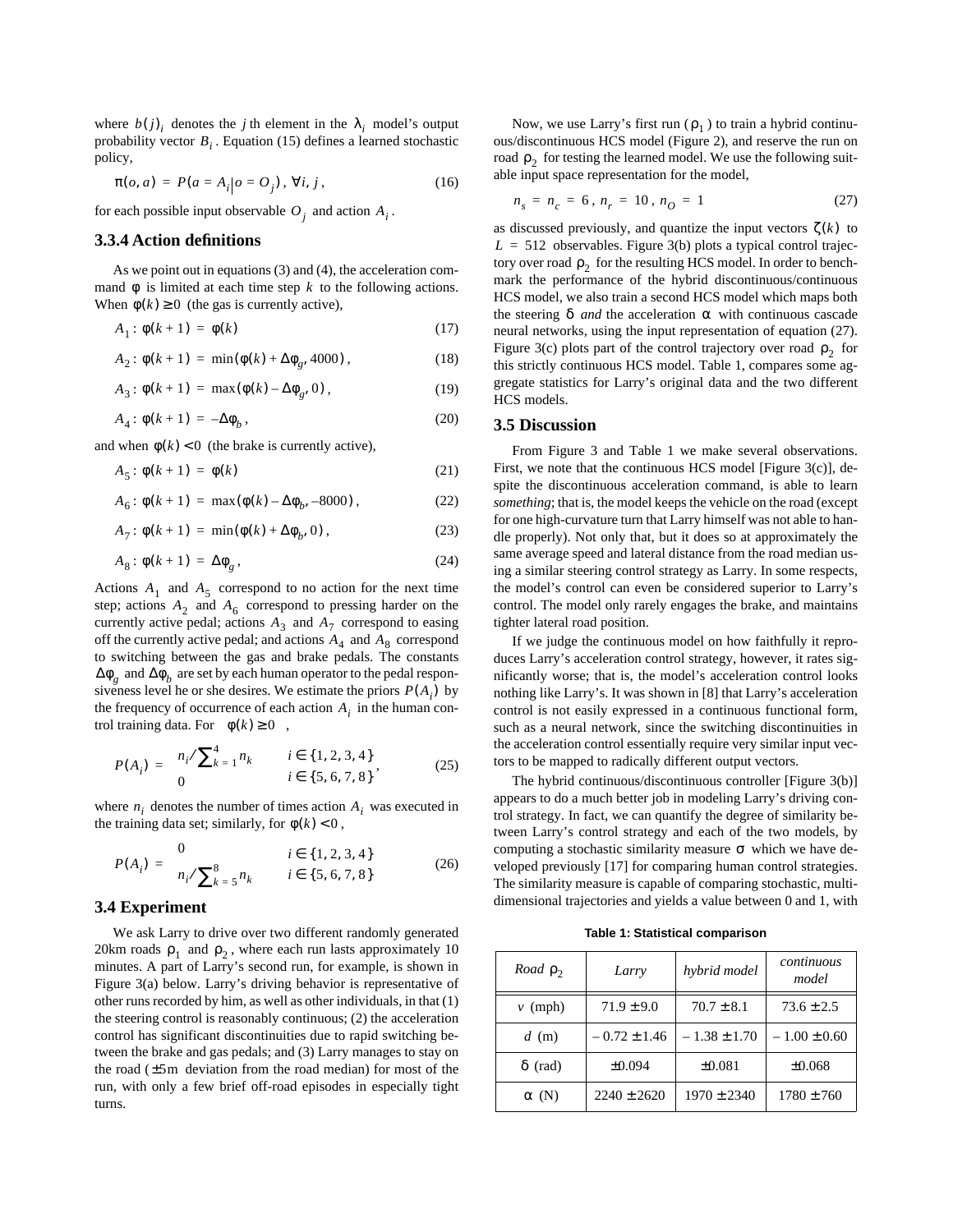<span id="page-5-0"></span>

**Fig. 3: (a) Part of Larry's steering, acceleration and lateral offset trajectories over time; (b) part of the hybrid continuous/ discontinuous HCS model's steering, acceleration and lateral offset trajectories; and (c) part of the purely continuous HCS model's steering, acceleration and lateral offset trajectories.**

larger values indicating greater similarity. For the similarity comparison here, we include all relevant state and control variables { $v_{\xi}$ ,  $v_{\eta}$ ,  $\omega$ ,  $\delta$ ,  $\alpha$ }, and arrive at the following similarity values:

(28)  $\sigma$ (Larry, hybrid model) = 0.57

(29)  $\sigma$ (Larry, continuous model) = 0.08

Hence, the hybrid controller is significantly more faithful to Larry's control strategy than the strictly continuous controller.

Unfortunately though, the hybrid controller also tends to be significantly less stable than its continuous counterpart. Note, for example, from Figure 3(c) that the hybrid controller veers off the road at  $t = 20$  sec. While the assignment of priors in equations [\(25\)](#page-4-0) and [\(26\)](#page-4-0) are the best estimates for  $P(A_i)$  given the human control data, they are sometimes problematic when dealing with marginally stable training data. Consider, for example, Figure 4, where we plot a small part of Larry's first run. We observe that Larry's trajectory takes him close to the edge of the road; what keeps him from driving off the road is the switch from the gas to the brake at time  $t_s$ . Now, because the action selection criterion in equation [\(12\)](#page-3-0) is stochastic, it is possible that the stochastic controller will only brake at time  $t_s + \tau$ , even if the time  $t_s$  is modeled as the most likely time for a control switch. Braking at time , however, may be too late for the car to stay in contact with *ts* + τ the road.

Ideally, we want to improve the stability of the hybrid HCS model while still maintaining its relatively high fidelity to the human driving data. In the next section, we propose a reinforcementlearning algorithm which does just that.

#### **4. Reinforcement learning stabilization**

In previous work [\[2\]](#page-8-0), we attempted to address the stability problem of the hybrid HCS models by reasoning that the stability of the system (i.e. the simulated car) is directly related to the kinetic energy  $T$ ,

$$
T \propto \sum_{k} \phi(k) \,, \tag{30}
$$

that is pumped into the system, where the expected value of  $T$ ,  $E[T]$ , is given by,

$$
E[T] \propto \sum_{k} E[\phi(k)]. \tag{31}
$$

Thus, in an attempt to improve the stability margin of the system, we adjusted the model to generate  $\phi'(k)$  so that,



**Fig. 4: Instability can result if the hybrid controller switches to braking too late.**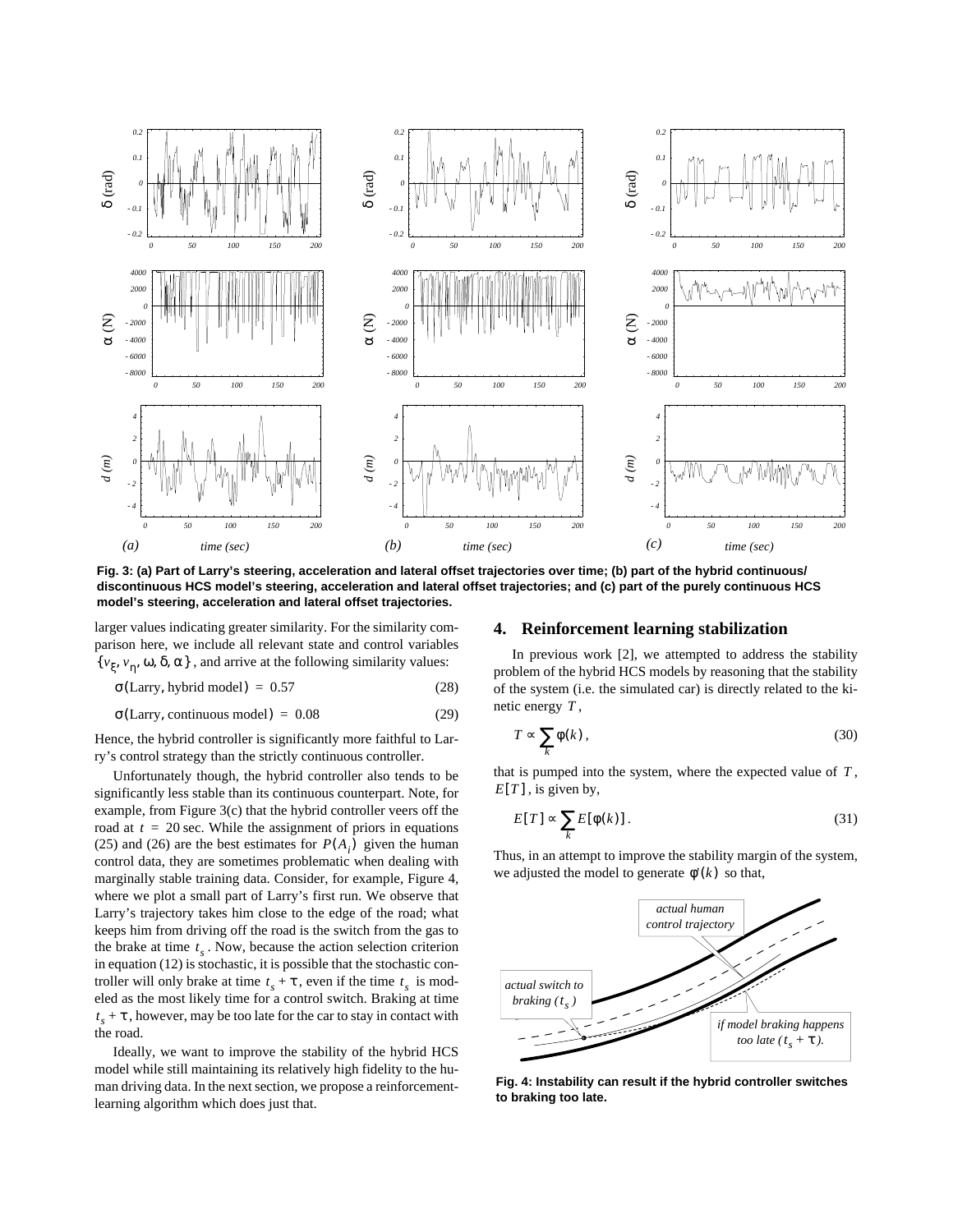<span id="page-6-0"></span>
$$
E[\phi'(k)] < E[\phi(k)]\tag{32}
$$

Condition (32) can be realized by increasing the priors for those actions that decrease  $E[\phi(k)]$  — namely,  $A_3$  or  $A_4$ , by some small amount  $\varepsilon_s$ , and, to stay within probabilistic constraints, by decreasing the priors  $A_2$  or  $A_1$ , respectively, so that,

$$
P'(A_3) = P(A_3) + \varepsilon_s \text{ and } P'(A_2) = P(A_2) - \varepsilon_s \text{, or } (33)
$$

$$
P'(A_4) = P(A_4) + \varepsilon_s
$$
 and  $P'(A_1) = P(A_1) - \varepsilon_s$ , (34)

where  $\varepsilon_s > 0$  determines the degree to which  $E[\phi'(k)]$  is reduced.

The problem with modifications (33) and (34) is two-fold. First, specific values of  $\varepsilon$ <sub>s</sub> need to be experimentally determined for every new HCS model, and second, we cannot be sure that (33) and (34) address all sources of instability. Therefore, we look towards reinforcement learning for a more principled and less *ad hoc* approach to improving model stability.

# **4.1 POMDPs**

Our overall approach for stability improvement proposed below seeks to modify the initial hybrid HCS model through reinforcement learning. We begin by introducing Partially Observable Markov Decision Processes (POMDP) (see [\[19\]](#page-8-0) for an excellent discussion) as an appropriate modeling framework for our driving domain. In other words, we propose that in the driving domain (and our driving simulator, specifically), there exist meaningful underlying states that are sufficient statistics to determine the next state of the driving agent, and therefore to make optimal decisions, but that the agent is limited to observing a small number of messages from the environment that encode and compress this information. Formally, a POMDP is defined by a tuple,

$$
\langle S, A, T, R, O, \Omega \rangle \tag{35}
$$

where S is a set of underlying Markovian states (possibly very large or even infinite); A is a finite set of actions an agent can perform;  $T(S \times A) \rightarrow S$  is a probabilistic transition function that maps the current state and action to the next state;  $R(S \times A) \rightarrow \Re$ is a function that maps states and actions into real-valued scalar rewards; O is a set of messages or observations; and  $\Omega$  is a function that maps previous states and actions into probability distributions over observations.

In order to apply the theory of POMDPs to our problem, we must define a goal for the driving agent, as defined by the reward function  $R$ . We choose the following simple assignment of rewards. All states that are off the road are assigned a reward of  $-1$ , a form of punishment. Further, if the driving agent loses sight of the road (deemed a "catastrophic failure"), we reset the agent to its starting position after applying the  $-1$  penalty for the previous 50 steps. This extended penalty prevents the agent from learning that if it veers off the road, it should aim to reach a catastrophic state so as to quickly return to the good initial position.

Notice that this assignment of rewards does not explicitly impose any conditions on the speed of the vehicle, but rather addresses only stability concerns. This will allow us to monitor what changes the agent imposes first to improve its stability.

Given the reward function, we expect our agent to maximize the average reward it receives over time. To make this criterion

well defined, certain technical assumptions on the underlying MDP are required — namely, that under any stationary policy the MDP forms a Markov chain with one irreducible class [\[4\].](#page-8-0) We also allow our reinforcement agent to implement stochastic rather than deterministic — policies for two important reasons: first, to admit the strategies that the HCS modeling architecture requires, and second, to allow strategies that can be shown [\[7\]](#page-8-0) to be arbitrarily better than deterministic ones. That stochastic policies can achieve better results in the POMDP setting should not be surprising, and may account for the success of stochastic modeling techniques for human control strategies.

## **4.2 RL algorithm for stabilization**

Well-studied algorithms in reinforcement learning (RL), like *Q*-learning [\[20\]](#page-8-0), suffer from significant weaknesses in our current setting. First, little work has been done with stochastic policies in reinforcement learning. Second, traditional RL techniques are not capable of maintaining fidelity to prior human control data, since they typically modify a policy at every step of policy evaluation. Consequently, a learned policy would very quickly bear little resemblance to the human training data, defeating the main goal of this paper.

Third, many of the current techniques in reinforcement learning have problems dealing with partial observability. Defining an optimal policy can be difficult, as an agent cannot, in general, maximize the value of all observations simultaneously. Moreover, the one-state updates that most algorithms employ do not accurately estimate the value of each observation [\[7\]](#page-8-0). Finally, in this domain, there are often many steps between punishments; that is, policies have long mixing times, a further difficulty for reinforcement learning algorithms.

To deal with these difficulties, we propose an algorithm very similar to the one described in [\[21\].](#page-8-0) Let  $(o, a)$  denote an observation/action pair; let  $\pi(o, a)$  denote the current stochastic policy for all  $(o, a)$ ; let  $h(o, a)$  denote the current relative value for all  $(o, a)$ ; let  $e(o, a)$  denote the current eligibility for all  $(o, a)$ ; and let  $v(o, a)$  denote the current number of times that the pair  $(o, a)$  has been visited. Also, let  $\gamma \in [0, 1)$  denote the temporaldifference learning discount factor; let tot denote the total number of actions performed; and let  $\rho$  denote the current average reward. Then the algorithm proceeds as follows:

#### 1. **Initialization**:

At the start of the algorithm, we initialize the following values:

$$
h(o, a) = 0, e(o, a) = 0, v(o, a) = 0, \forall o, a
$$
 (36)

$$
\rho = 0, \, tot = 0 \tag{37}
$$

| $\pi(o, a)$ = learned HCS model [equation (16)] | (38) |
|-------------------------------------------------|------|
| $\rho$ = initial observation                    | (39) |

## 2. **Policy evaluation**:

In evaluating the current policy, we iterate the steps below for  $max$  steps. First, we choose an action  $a$  stochastically according to the current policy  $\pi(o, a)$  and the current observation  $o$ , and then execute  $a$ . Consequently  $v(o, a)$  and tot are incremented,

$$
v(o, a) = v(o, a) + 1,
$$
\n(40)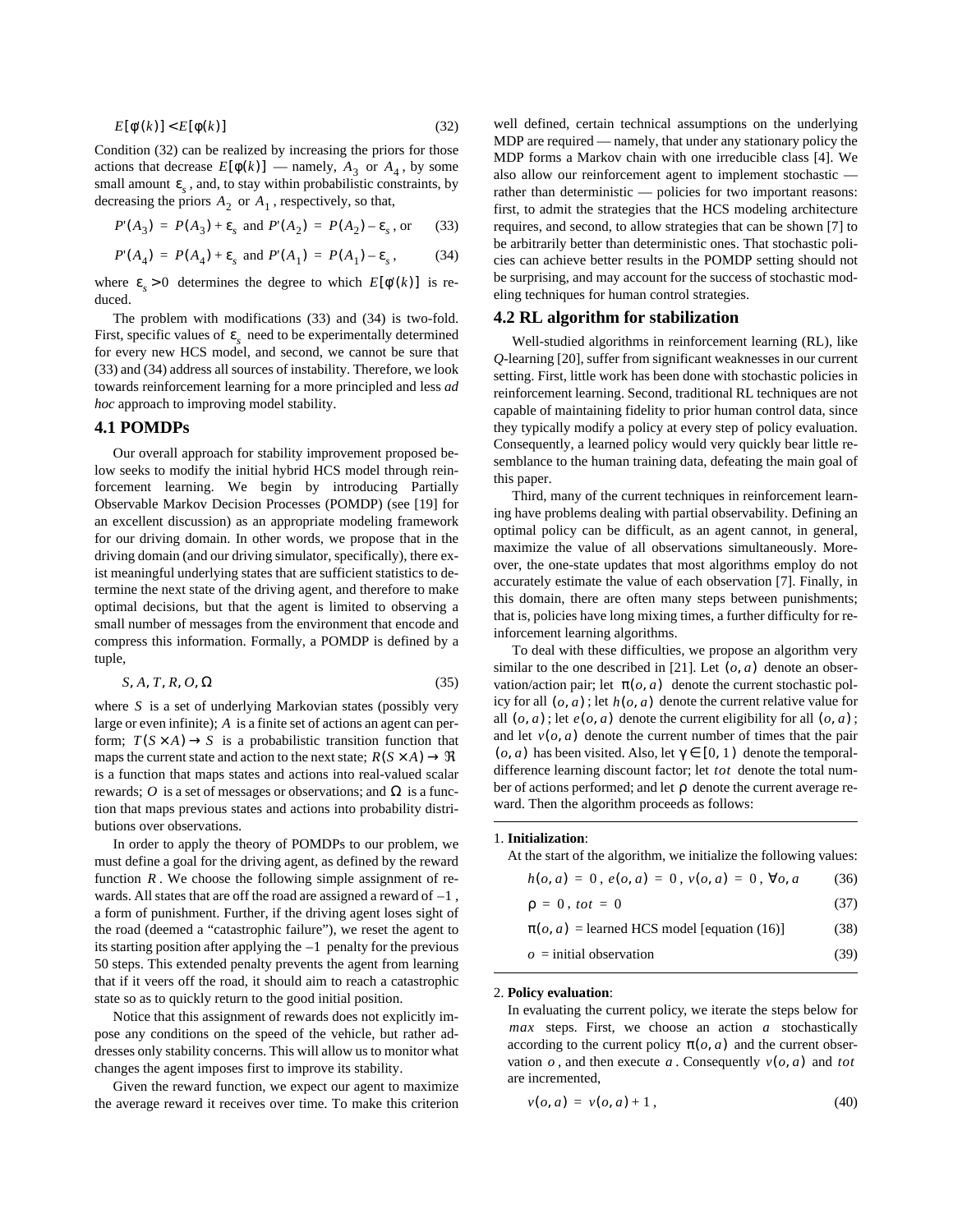$$
tot = tot + 1 \tag{41}
$$

Defining,

 $r =$  reward after execution of a,  $(42)$ 

$$
o' = o \text{ (previous observation), and} \tag{43}
$$

$$
o = current observation after execution of a,
$$
 (44)

we compute the differential reward  $\Delta$  for action a versus the reward we would otherwise have predicted,

$$
\Delta = r - \rho + h(o) - h(o', a) \,, \tag{45}
$$

where  $h(o)$  is the value of the observation (state) o defined as,

$$
h(o) \equiv \sum_{b} h(o, b)\pi(o, b)
$$
\n(46)

We then update the value function  $h(o, a)$ ,

$$
h(o', a) = h(o', a) + \Delta / v(o', a), \qquad (47)
$$

$$
h(o", a") = h(o", a") + \frac{\Delta \cdot e(o", a")}{v(o', a)},
$$

$$
\forall (o'', a'') \neq (o', a), \tag{48}
$$

and the eligibility function  $e(o, a)$ ,

$$
e(o', a) = 1, \tag{49}
$$

$$
e(o'', a'') = \gamma \cdot e(o'', a''), \ \forall (o'', a'') \neq (o', a). \tag{50}
$$

Finally, we update the average reward  $\rho$ ,

$$
\rho = \rho + \Delta / tot
$$

#### 3. **Policy improvement**:

We are now interested in updating the policy  $\pi(o, a)$  for those observations (states)  $o''$  with low values  $h(o'')$  (i.e. poor stability). Hence, if,

$$
h(o") < 0 \tag{52}
$$

and,

$$
\max_{a''} [h(o'', a'')] > h(o'') + \Delta_{min},
$$
\n(53)

then we modify our current policy by,

$$
\pi(o'', a'') = (1 - \varepsilon)\pi(o'', a'') + \varepsilon\pi'
$$
\n(54)

for some constant  $\Delta_{min}$  and,

$$
\pi' = \begin{cases} 1 & \arg\max_{a''} [h(o'', a'')] \\ 0 & \text{otherwise} \end{cases}
$$
 (55)

In other words, the policy for states with poor stability is modified if the value of the best action for those states is significantly larger than the value of those states themselves [equation (53)].

Our algorithm attempts to estimate the average reward  $\rho$  of a policy and the relative values  $h(o, a)$  [\[22\]](#page-8-0) of each observation/ action pair given the current policy  $\pi(o, a)$ . The algorithm does this through temporal difference learning [\[23\]](#page-8-0) to provide multiple-step updates for the relative values  $h(o, a)$ . The update rule can be thought of as an on-policy version of  $R$ -learning [\[24\]](#page-8-0) with

replacing eligibility traces, except that we use stochastic policies, rather than deterministic ones.

After estimating the values of observations, we apply the Policy Improvement Theorem in [\[21\],](#page-8-0) which states that perturbing our policy toward actions that maximize  $h(o, a)$  will improve the average reward as long as the perturbations  $\varepsilon$  are small. Thus, we carefully choose to perturb the policy only for those observations  $o$ <sup>"</sup> that stand to have a significant improvement, as indicated by equation (53). We expect that this method of policy improvement will achieve large gains in stability, while incurring only a small loss of fidelity with respect to the original HCS model.

#### **4.3 Experiment**

(51)

We now apply the algorithm described in the previous section to the hybrid HCS model learned from Larry's control data. The stabilization algorithm is executed on roads that are statistically similar to road  $\rho_1$  with,

$$
\varepsilon = 0.05 \, , \, \gamma = 0.96 \, , \, max = 20,000 \, , \, \Delta_{min} = 0.12 \quad (56)
$$

The resulting modified model exhibits a dramatic improvement in stability. Where before Larry's model rarely could travel for more than 5km without a catastrophic failure, the modified HCS model completes100km courses without any catastrophic failures. Furthermore, it does so with little drop in average speed and fidelity, as illustrated in Table 2 below.

**Table 2: Comparisons**

| Data set           | $v_{avg}$ (mph) | % off-road <sup>a</sup> | similarity $\sigma$ |
|--------------------|-----------------|-------------------------|---------------------|
| Larry              | 73.1            | 1.63                    | $0.75^{\rm b}$      |
| Original<br>model  | 72.4            | 9.02                    | 0.57                |
| Perturbed<br>model | 70.1            | 1.23                    | 0.45                |

*a. Distance from median larger than 5 meters.*

*b. Self-similarity between Larry's two runs.*

#### **4.4 Discussion and future work**

Table 2 clearly demonstrates that the RL optimization of the initial HCS model improves the model's stability. It was not possible to achieve similar such improvements using the *ad hoc* stabilization in equations [\(33\)](#page-6-0) and [\(34\).](#page-6-0) Let us illustrate schematically why this might be the case. In [Figure 5,](#page-8-0) the policy  $\pi$ ( $o$ ,  $a$ ) is drawn as a grid, where each box in the grid represents one observation/action pair. (For readability, we drew a grid with only 20 possible observations  $o$ .) Boxes in the grid that are shaded are modified after training the HCS model, while boxes that are white represent unmodified states. As part (a) of [Figure 5](#page-8-0) indicates, the *ad hoc* stabilization procedure of, for example, equation [\(33\)](#page-6-0) modifies a set number of  $(o, a)$  pairs by a fixed amount. In the RL stabilization procedure [Figure  $5(b)$ ], however, any  $(o, a)$ pair with initial probability greater than zero can potentially be modified by some not predetermined amount. It therefore has significantly greater flexibility in stabilizing the initial HCS model, while still retaining its fidelity to the human control data. Moreover, the RL stabilization procedure is not based on some unprov-